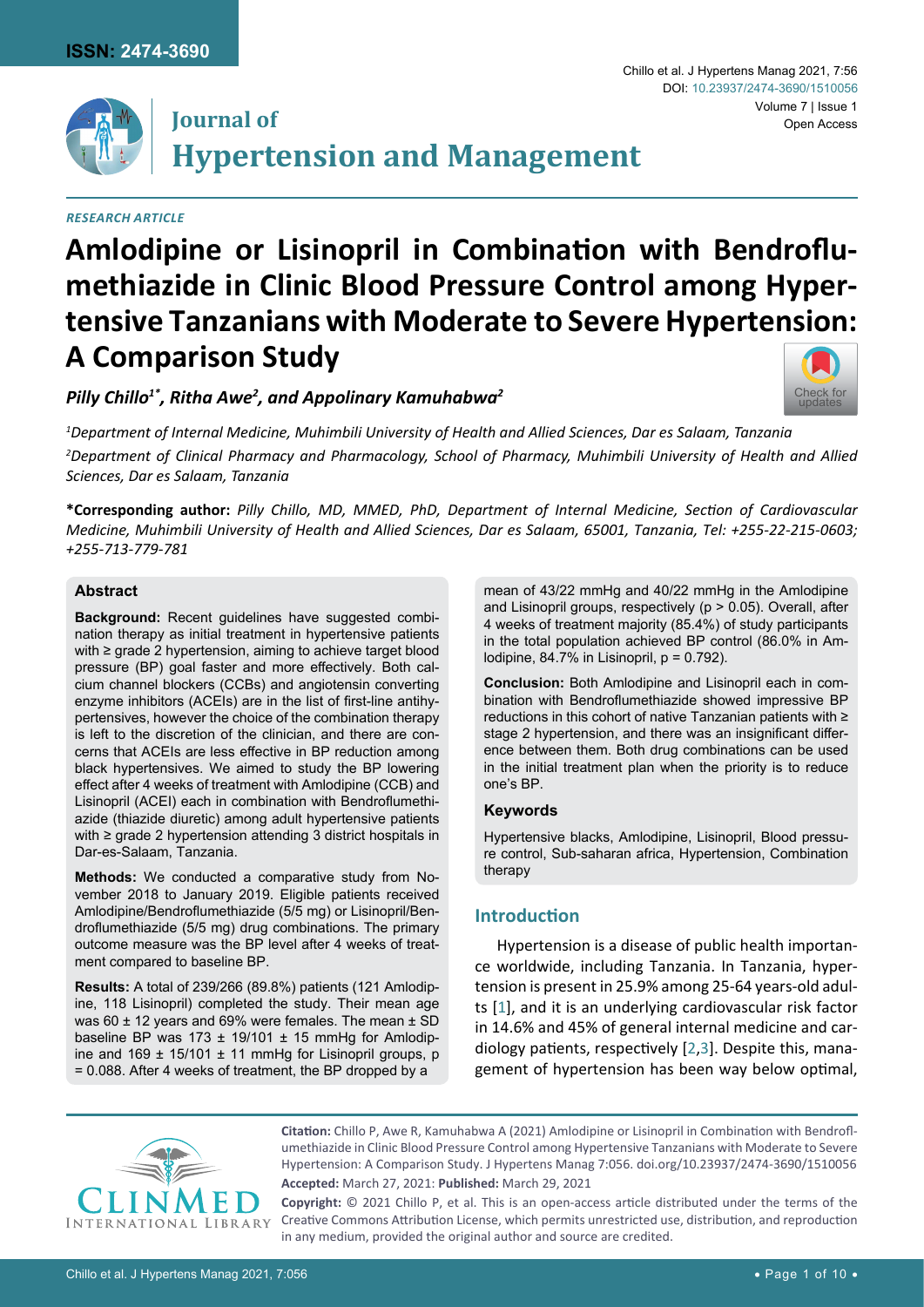with as low as 5% control rate in the community [[1](#page-8-0)] and 28.3% control in the hospital setting [[4](#page-8-3)]. As a result, there has been an increase in recorded cardiovascular and renal complications including stroke, left ventricular hypertrophy, heart failure, chronic kidney disease and cardiovascular deaths in the country [[2,](#page-8-1)[3](#page-8-2),[5](#page-8-4)-[7](#page-8-5)]; a trend that has also been seen in other parts of the sub Saharan Africa region [[8](#page-8-6)].

To overcome this trend, better BP control remains one of the most important priorities, as it is the most significant intervention to reduce complications. However, this task is faced with many challenges including lack of simple, cheap and readily available evidence-informed drug combinations to control hypertension in the local setting. Both the Pan African Society of Cardiology and the European Society of Cardiology guidelines recommend 2-drug combinations as a starting regimen for patients with grade 2 or more hypertension; with calcium channel blockers (CCBs), angiotensin converting enzyme inhibitors/angiotensin receptor blockers (ACEIs/ARBs), beta blockers, and diuretics all in the choice list [[9](#page-8-7)[,10](#page-8-8)].

In Tanzania, CCBs, ACEIs/ARBs and thiazide diuretics are most common drugs prescribed as first line for hypertension. The long-acting dihydropyridines CCBs and long acting ACEIs are good choices for once-a-day dosing as they increase adherence and therefore improve patient compliance and control [[11](#page-8-9)]. Both drugs have been shown to reduce systolic BP by a factor of up to -12 mmHg as monotherapy in randomized clinical trials [[12](#page-8-10)- [14\]](#page-8-11), but some have found ACEI to be less potent than CCBs in lowering BP, especially among hypertensive blacks [[15](#page-8-12),[16\]](#page-8-13). In the study by Ojji, et al. perindopril in combination with hydrochlorothiazide reduced systolic BP by a factor of -14.2 mmHg, which was less than the combination of amlodipine with hydrochlorothiazide (-17.1 mmHg) after 6 months of treatment among black hypertensives with mild to severe hypertension [\[15](#page-8-12)]. We aimed to study the level of BP reduction of commonly prescribed drugs in Tanzania; Lisinopril (longacting ACEI) and Amlodipine (long acting dihydropyridine CCB), each in combination with Bendroflumethiazide (thiazide diuretic) in patients with moderate to severe hypertension being followed-up in hypertension clinics in 3 district hospitals in Dar es Salaam. Further, we wanted to compare their effectiveness in hypertension control at 2 and 4-weeks, while assessing their tolerability among patients.

### **Methods**

### **Study design and period**

This was an open-label, comparative study. The study was conducted between November 2018 and January 2019.

#### **Study site and population**

The study was conducted in 3 district hospitals (Temeke, Amana and Mwananyamala) in Dar es Salaam city. The hospitals serve as referral hospitals for approximately 90 lower-level health centers within Dar es Salaam. The hypertension clinics are conducted once per week in each of the hospitals and are attended by 3-4 physicians and 2 nurses. Each clinic sees an average of 50 patients on a clinic day.

Participants were hypertensive native Tanzanians attending care and treatment at these hospitals during the time of the study, and who had indications for combination therapy for their hypertension treatment. We therefore included patients who were  $\geq$  18 years and who had BP readings of  $≥ 160$  mmHg systolic and/or  $≥ 100$ mmHg diastolic on the day of clinic visit, and agreed to participate in the study. Both newly diagnosed and previously known hypertensives were included. We excluded the following patients; pregnant women, lactating mothers, patients known to be allergic to either of the study medications, patients with absolute contraindications to use either of the study medications, patients who were currently on ≥ 3 antihypertensive drug combinations as well as sick patients who required admission e.g. those with hypertensive urgency or emergency.

## **Sample size and sampling techniques**

The sample size for this study was calculated using the formula for estimating sample sizes for non-inferiority comparative study design comparing two independent group means [[17\]](#page-8-14). With a non-inferiority margin of 7 mmHg, sample size was obtained from the formula; Patients per group =  $f(\alpha, \beta) \times 2 \times (SD_p)^2/(d)^2$ . Where  $f$ (*α, β*) = 10.5 for 90% power with 5% significance. d = 7 mmHg which is the smallest difference in means that would be clinically meaningful [[18](#page-8-15)]. Pooled standard deviation (SD**<sup>P</sup>** ) = 15.7 mmHg. Thus, patients per group = 106 patients. Assuming an additional 10% loss to follow-up during the study, at least 234 (117 per group) patients were sufficient to bring about a representative sample. Upon fulfilling the inclusion and exclusion criteria, patients were consecutively enrolled in the study until the required sample size was achieved.

Enrolled patients received either Amlodipine/Bendroflumethiazide (5 mg/5 mg) or Lisinopril/Bendroflumethiazide (5 mg/5 mg) drug combinations allocated by means of computer-generated random numbers. After enrollment, patients were required to discontinue any of their previous antihypertensive medications and were started on the combination regime without a wash-out period. All drugs were on separate tablet formulations, stationed at the hospital pharmacy and were given freely to the study participants.

## **Data collection procedures**

A structured questionnaire was used to record in-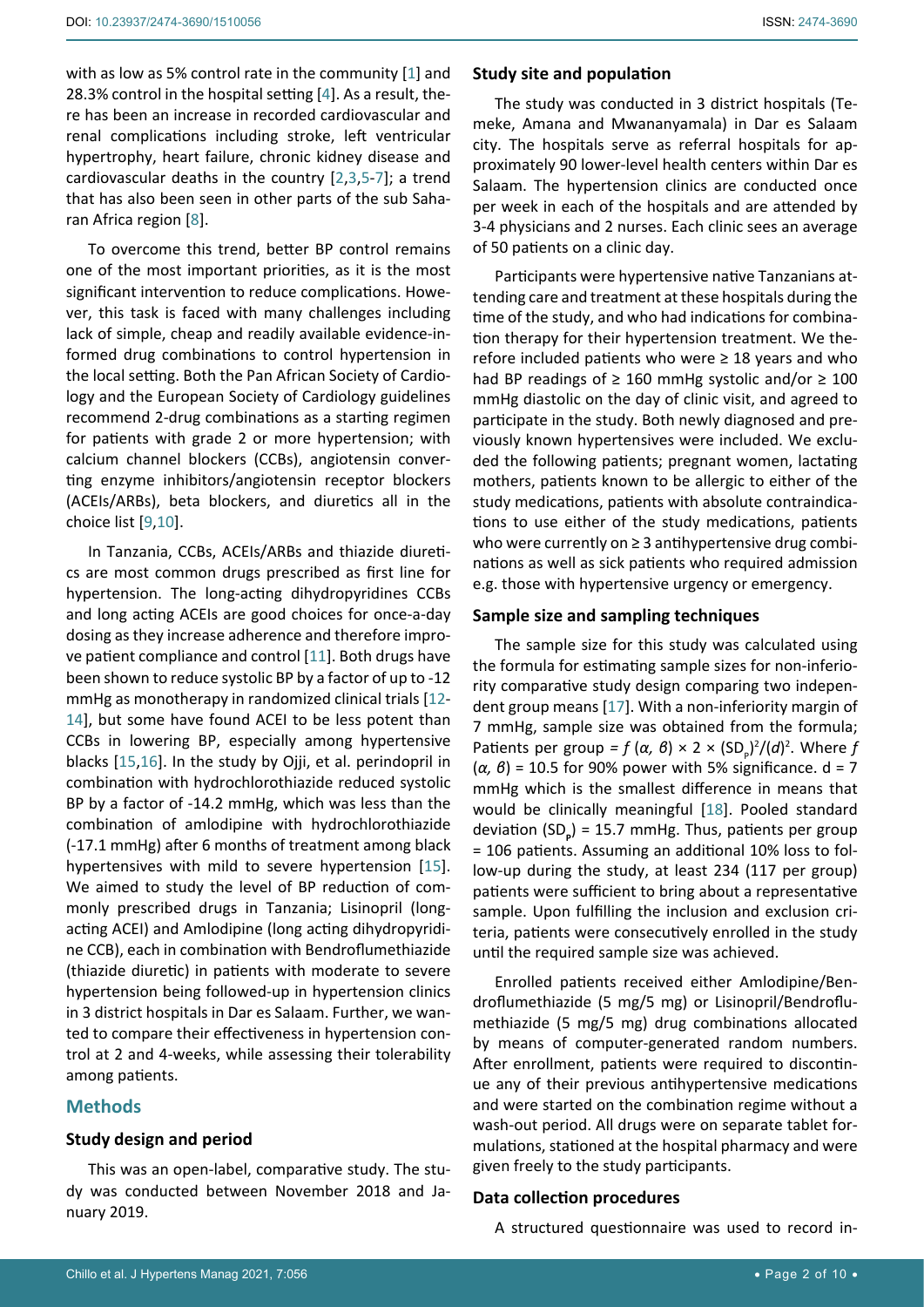formation on patients' socio-demographic and clinical characteristics, including cardiovascular risk factors' history. Information regarding previous and existing cardiovascular diseases like heart failure, chronic kidney disease, etc. was obtained from patients' hospital files.

At baseline, BP was taken by using a mercury sphygmomanometer. This was done when the patient had a 5 minutes' rest and seated comfortably in a chair with the back and left arm supported, legs uncrossed and the upper arm at the level of the right atrium. A proper cuff size was used. The first and fifth Korotkoffs' sounds were taken as systolic and diastolic BP respectively. Three measurements were taken one minute apart in the left arm and the average of the last two readings were recorded as the patient's BP. Hypertension was defined as BP of more than or equal to 140/90 mmHg, or use of antihypertensive medications and was categorized as grade 1 (140-159/90-99 mmHg), grade 2 (160- 179/100-109 mmHg) and grade 3 (≥ 180/≥ 110 mmHg) according to European Society of Cardiology guidelines [[10](#page-8-8)]. Only patients who were found to have BP range of grade 2 or more hypertension on the day of clinic visit were included in the study.

Height and weight were measured according to standard techniques. Body mass index (BMI) was calculated as weight in kilogram/height in meter<sup>2</sup>. Obesity was defined as BMI ≥ 30 kg/m<sup>2</sup>. Waist circumference was measured using a tape measure at the level of the umbilicus, and abdominal obesity was considered present when the waist circumference was > 102 cm and > 88 cm in men and women respectively [\[19](#page-8-16)].

Prescribed medications were to be taken the next morning and patients were instructed to take their medications between 7:00 am to 9:00 am. The importance to adhere to the prescribed medications was explained to patients and their caregivers as appropriate. Patients were asked to contact the investigator if they felt any adverse effects. Patients were followed up at their respective clinics in 2- and 4-weeks after initiation of the study medications. During follow-up visits, assessment of patients' adherence was done while history of any side effect was actively asked and recorded. During each follow-up visit, office BP was measured using same protocol described above, and recorded in patients' data collection forms.

## **Study endpoints**

The primary endpoint of this study was the mean change in office systolic and diastolic BP from baseline to 4 weeks of treatment. Secondary endpoints were: proportion of patients who achieved BP control (< 140/90 mmHg) at 2 weeks, proportion of patients who achieved BP control at 4 weeks, proportion of patients who could not achieve BP control at the end of 4 weeks, and proportion of patients who reported adverse events.

Data were analyzed using statistical package for social sciences (SPSS) software, version 23. Data is presented as mean  $\pm$  SD for continuous variables and as number (%) for categorical variables. Comparison between the two treatment groups was done using  $\chi^2$  test or Fisher's exact test for categorical variables as appropriate. Unpaired Student's *t*-test was used to compare differences in continuous variables including mean BP between treatment groups, while a two-tailed paired *t*-test was used to compare the within group BP change (i.e. within group comparison of baseline vs. post-treatment BP). All significance tests were two-sided, and a p-value of < 0.05 was considered to indicate a significant difference.

## **Ethical issues**

This study was done in accordance to the Helsinki Declaration of studies on human subjects. Ethical approvals to conduct the study were obtained from Muhimbili University of Health and Allied Sciences Research and Publications Committee and the Tanzanian National Institute for Medical Research. All participants signed an informed consent before data collection.

# **Results**

# **Demographic and clinical characteristics of study participants**

In total 1,100 hypertensive patients were screened, of whom 266 were found to be eligible and gave consent to participate in the study. Among these, 133 patients received Amlodipine/Bendroflumethiazide treatment (Amlodipine group) and similar number (133) received Lisinopril/Bendroflumethiazide treatment (Lisinopril group). At the end of 4 weeks 27 (10.2%) patients (12 in the Amlodipine group, 15 in the Lisinopril group) were lost to follow-up. Patients that were lost to follow up did not differ with the rest of the study patients in terms of age (mean age  $61 \pm 11$  versus  $60 \pm 12$  years), gender distribution, co-morbid conditions as well as mean BP level at baseline (mean Systolic BP 168 ± 17 versus 171  $± 17$  mmHg), all  $p > 0.05$ .

The baseline characteristics of the study population are shown in [Table 1](#page-3-0). Patients in the two treatment groups did not significantly differ in terms of their baseline characteristics including gender distribution, age, cardiovascular risk profile, co-morbid conditions as well as baseline BP levels, all  $p > 0.05$ .

[Table 2](#page-3-1) shows BP changes after 2 weeks of treatment. The mean systolic and diastolic BP for the Amlodipine group dropped by 29 mmHg and 16 mmHg respectively, while for Lisinopril group the corresponding drops were 27 mmHg and 16 mmHg respectively. Furthermore, after 2 weeks of treatment respectively, 37.2% and 39.8% of the patients in the Amlodipine and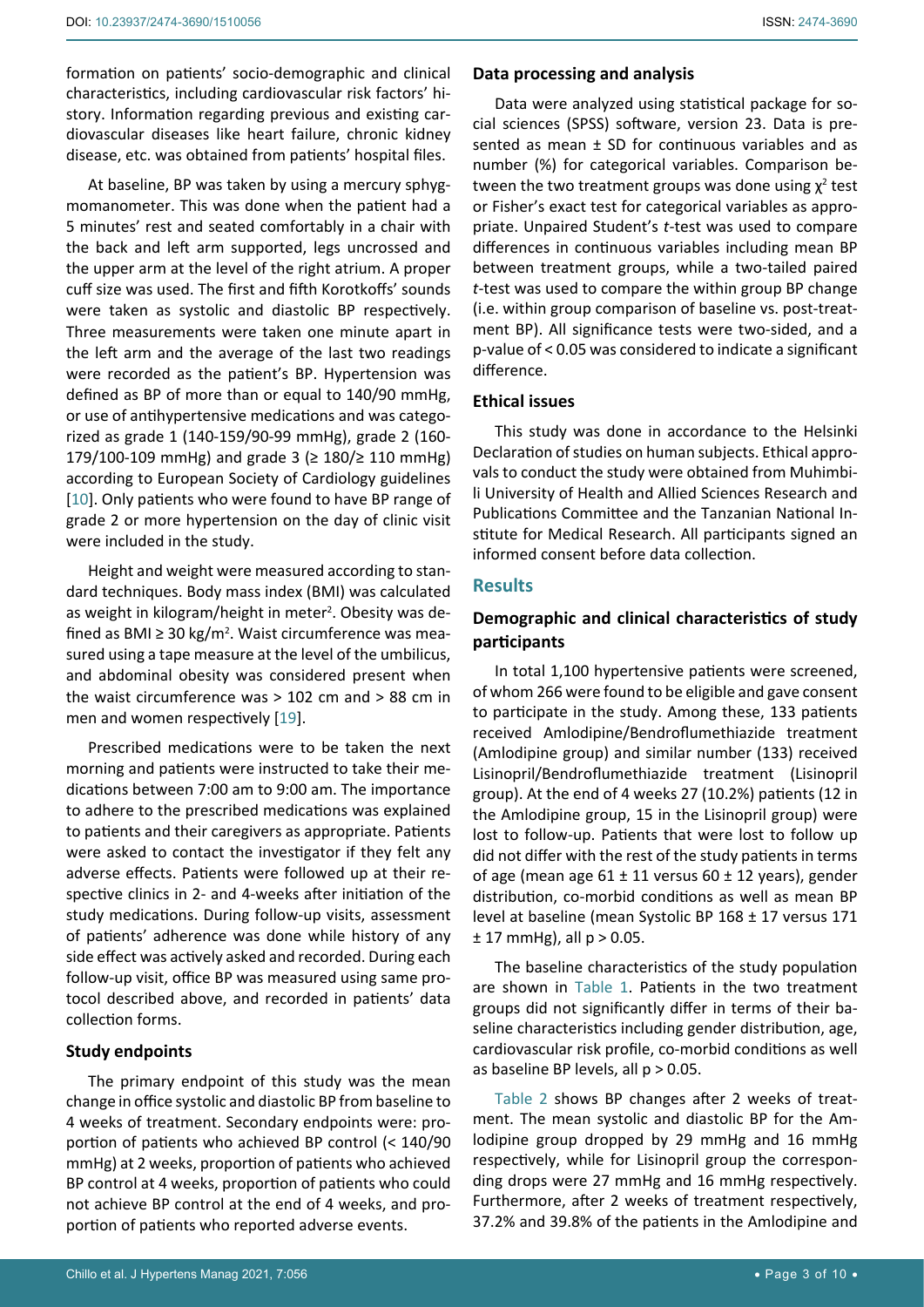|                                       | <b>Amlodipine Group</b> | Lisinopril      |         |
|---------------------------------------|-------------------------|-----------------|---------|
| <b>Characteristic</b>                 | $n = 121$               | Group           | p-value |
|                                       |                         | $n = 118$       |         |
| Females, n (%)                        | 84 (69.4)               | 71 (60.2)       | 0.134   |
| Age (years)                           | $60.7 \pm 11.8$         | $59.0 \pm 12.1$ | 0.270   |
| Age groups (years), n (%)             |                         |                 |         |
| 18-39                                 | 5(4.1)                  | 5(4.2)          | 0.326   |
| 40-54                                 | 28 (23.1)               | 36 (30.5)       |         |
| 55-64                                 | 40 (33.1)               | 43 (36.4)       |         |
| $\geq 65$                             | 48 (39.7)               | 34 (28.8)       |         |
| Marital status, n (%)                 |                         |                 |         |
| Single                                | 10(8.3)                 | 10(8.5)         | 0.993   |
| Married                               | 64 (52.9)               | 63 (53.4)       |         |
| Divorced/Widowed                      | 45 (38.1)               | 45 (38.1)       |         |
| Occupation, n (%)                     |                         |                 |         |
| Employed                              | 12(9.9)                 | 13 (11.0)       | 0.320   |
| <b>Business</b>                       | 35 (28.9)               | 44 (37.3)       |         |
| Unemployed                            | 74 (61.2)               | 61 (51.7)       |         |
| Alcohol consumption, n (%)            | 16 (13.2)               | 13 (11.0)       | 0.602   |
| Smokers, n (%)                        | 7(5.8)                  | 10(8.5)         | 0.419   |
| Diabetics, n (%)                      | 15(12.4)                | 15(12.7)        | 0.941   |
| History of heart failure, n (%)       | 23 (19.0)               | 19 (16.1)       | 0.555   |
| History of kidney failure, n (%)      | 1(0.8)                  | 5(4.2)          | 0.092   |
| History of stroke, n (%)              | 8(6.6)                  | 6(5.1)          | 0.615   |
| Body Mass Index (kg/m <sup>2</sup> )  | $29.2 \pm 6.2$          | $28.2 \pm 5.5$  | 0.191   |
| Obesity status, n (%)                 |                         |                 |         |
| Normal weight                         | 30(25.0)                | 40 (33.9)       | 0.281   |
| Overweight                            | 46 (38.3)               | 43 (36.4)       |         |
| Obese                                 | 44 (36.7)               | 35 (29.7)       |         |
| Waist circumference (cm)              | $96 \pm 12$             | $94 \pm 11$     | 0.134   |
| Central obesity, n (%)                | 64 (52.9)               | 56 (47.5)       | 0.401   |
| Baseline Systolic BP (mmHg)           | $173 \pm 19$            | $169 \pm 15$    | 0.088   |
| Baseline Diastolic BP (mmHg)          | $101 \pm 10$            | $101 \pm 11$    | 0.992   |
| Hypertension stage at baseline, n (%) |                         |                 |         |
| Stage 2                               | 78 (64.5)               | 84 (71.2)       | 0.266   |
| Stage 3                               | 43 (35.5)               | 34 (28.8)       |         |

<span id="page-3-0"></span>**Table 1:** Baseline characteristics of study patients (N = 239).

Results are mean ± SD unless stated otherwise; *p*-values comparison between Amlodipine and Lisinopril treatment groups.

<span id="page-3-1"></span>**Table 2:** Blood Pressure reduction and control after 2 weeks of treatment.

|                                       | <b>Amlodipine Group</b> |              | <b>Lisinopril Group</b> |  |
|---------------------------------------|-------------------------|--------------|-------------------------|--|
| <b>BP Characteristics</b>             | $n = 121$               | $n = 118$    | p-value                 |  |
| Baseline Systolic BP (mmHg)           | $173 \pm 19$            | $169 \pm 15$ | 0.088                   |  |
| Systolic BP at 2 weeks (mmHg)         | $144 \pm 14$            | $143 \pm 13$ | 0.373                   |  |
| Mean Systolic BP reduction (mmHg)     | $29 \pm 10$             | $27 \pm 9$   | 0.116                   |  |
| Baseline Diastolic BP (mmHg)          | $101 \pm 10$            | $101 \pm 11$ | 0.992                   |  |
| Diastolic BP at 2 weeks (mmHg)        | $85 \pm 7$              | $84 \pm 7$   | 0.737                   |  |
| Mean Diastolic BP reduction (mmHg)    | $16 \pm 11$             | $16 \pm 9$   | 0.781                   |  |
| Proportion achieved BP control, n (%) | 45 (37.2)               | 47 (39.8)    | 0.562                   |  |

Results are mean ± SD unless stated otherwise; *p*-values comparison between Amlodipine and Lisinopril treatment groups.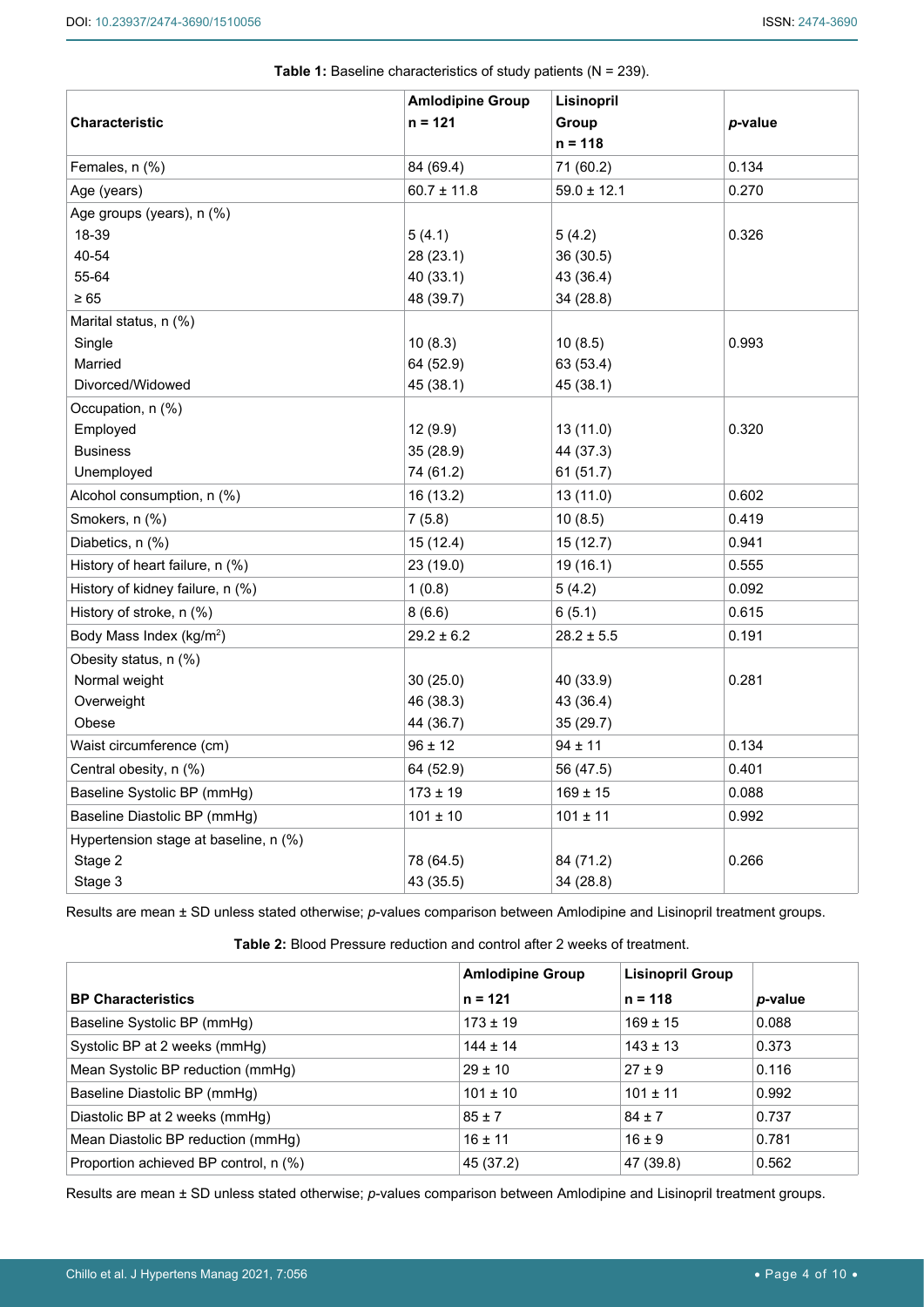|                                       | Amlodipine   | Lisinopril   |         |
|---------------------------------------|--------------|--------------|---------|
| <b>BP Characteristics</b>             | Group        | Group        | p-value |
|                                       | $n = 121$    | $n = 118$    |         |
| Baseline Systolic BP (mmHg)           | $173 \pm 19$ | $169 \pm 15$ | 0.088   |
| Systolic BP at 4 weeks (mmHg)         | $129 \pm 10$ | $128 \pm 10$ | 0.399   |
| Mean Systolic BP reduction (mmHg)     | $43 \pm 13$  | $40 \pm 11$  | 0.093   |
| Baseline Diastolic BP (mmHg)          | $101 \pm 10$ | $101 \pm 11$ | 0.992   |
| Diastolic BP at 4 weeks (mmHq)        | $78 \pm 7$   | $79 \pm 7$   | 0.653   |
| Mean Diastolic BP reduction (mmHg)    | $22 \pm 11$  | $22 \pm 10$  | 0.772   |
| Proportion achieved BP control, n (%) | 104 (86.0)   | 100 (84.7)   | 0.792   |

<span id="page-4-1"></span>**Table 3:** Blood Pressure reduction and control after 4 weeks of treatment.

Results are mean ± SD unless stated otherwise; *p*-value comparison between Amlodipine and Lisinopril treatment groups.

<span id="page-4-0"></span>

Lisinopril groups had their BP controlled (i.e. BP levels < 140/90 mmHg). The mean BP reductions as well as proportions of patients with controlled BP did not statistically differ between the two treatment groups,  $p > 0.05$ for both ([Table 2](#page-3-1)).

[Table 3](#page-4-1) shows BP changes after 4 weeks of treatment. The mean BP continued to drop over time, and after 4 weeks the systolic BP dropped by a mean of 43 mmHg (from baseline systolic BP) in the Amlodipine group and by 40 mmHg in the Lisinopril group. The mean diastolic BP reduction was 22 mmHg for Amlodipine group and 22 mmHg in the Lisinopril group. Furthermore, after 4 weeks of treatment majority of study participants in both groups achieved BP control. BP was controlled in 104 (86.0%) patients in the Amlodipine group and in 100 (84.7%) patients in the Lisinopril group, [Table 3.](#page-4-1) There were no statistically significant differences between the two treatment groups in neither the BP reduction levels nor the proportion of patients that achieved BP control at 4 weeks, all  $p > 0.05$  ([Table 3](#page-4-1)).

[Figure 1](#page-4-0) shows the trends in BP reductions in the total population in comparison with the two treatment groups. In the total study population as well as in both treatment groups, the within group mean BP reductions after 4 weeks of treatment (compared to baseline) were statistically significant. For systolic BP, the mean BP in the total study population dropped from 171 mmHg to 129 at the end of 4 weeks, i.e. mean (95% CI) systolic BP reduction of 42 (40-44) mmHg, p < 0.0001. Again, in the total study population diastolic BP dropped by 22 (21- 23) mmHg after 4 weeks of treatment, p < 0.0001.

By comparison, after 4 weeks of treatment, Amlodipine lowered systolic BP by 43 mmHg while Lisinopril lowered by 40 mmHg, i.e. between groups mean (95% CI) difference of 3 (1-6) mmHg,  $p = 0.093$ . Amlodipine and Lisinopril had similar reductions in diastolic BP of 22 mmHg, with a mean difference of 0.4 mmHg,  $p = 0.772$ ([Table 3](#page-4-1) and [Figure 1](#page-4-0)).

[Figure 2](#page-5-0) shows the proportion of patients with un-controlled hypertension during the 4 weeks of treat-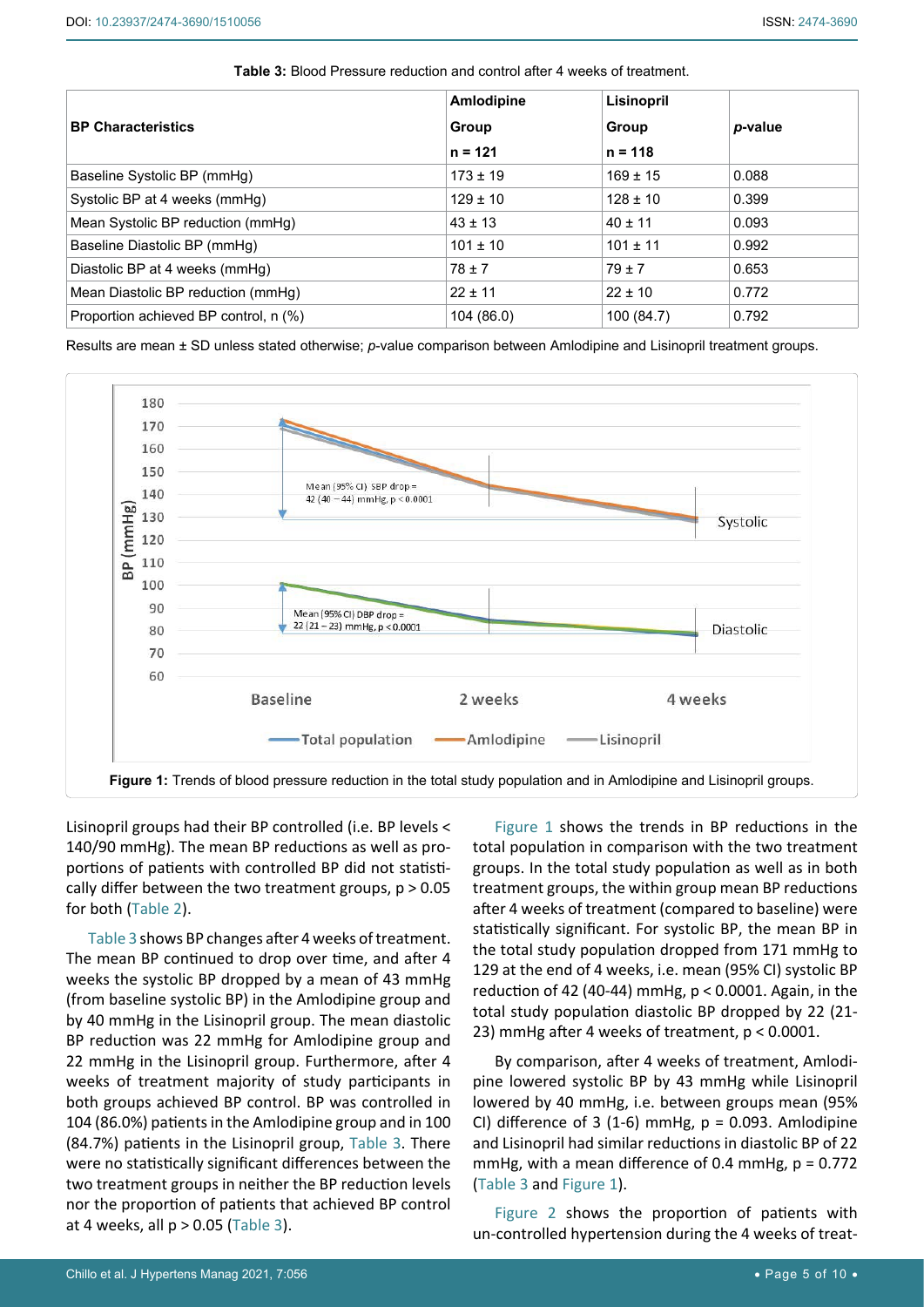<span id="page-5-0"></span>

Amlodipine and Lisinopril groups.

| <b>Characteristic</b>                | <b>Controlled BP</b> | <b>Uncontrolled BP</b> | p-value |
|--------------------------------------|----------------------|------------------------|---------|
|                                      | $n = 204$            | $n = 35$               |         |
| Females, n (%)                       | 134 (65.7)           | 21(60.0)               | 0.515   |
| Age (years)                          | $59.9 \pm 12.4$      | $60 \pm 9.5$           | 0.947   |
| Taking Alcohol, n (%)                | 28 (13.7)            | 1(2.9)                 | 0.069   |
| Smokers, n (%)                       | 12(5.9)              | 5(14.3)                | 0.074   |
| Diabetics, n (%)                     | 26(12.7)             | 4(11.4)                | 0.828   |
| History of heart failure, n (%)      | 29 (14.2)            | 13(37.1)               | 0.001   |
| History of kidney failure, n (%)     | 6(2.9)               | 0(0.0)                 | 0.304   |
| History of stroke, n (%)             | 11(5.4)              | 3(8.6)                 | 0.459   |
| Body Mass Index (kg/m <sup>2</sup> ) | $29 \pm 5.9$         | $28 \pm 5.7$           | 0.677   |
| Baseline Systolic BP (mmHg)          | $168 \pm 14$         | $189 \pm 22$           | 0.000   |
| Baseline Diastolic BP (mmHg)         | $99 \pm 10$          | $108 \pm 9$            | 0.000   |

<span id="page-5-1"></span>

| <b>Table 4:</b> Characteristics of patients with and without BP control after 4 weeks of treatment. |
|-----------------------------------------------------------------------------------------------------|
|-----------------------------------------------------------------------------------------------------|

Results are mean ± SD, unless stated otherwise.

ment. At baseline, all 239 (100%) patients had un-controlled BP. After 2 weeks of treatment, 144 (61.0%) patients were still having uncontrolled levels, i.e. BP ≥ 140/90 mmHg. In comparison, 62.8% of patients in the Amlodipine group and 59.1% of patients in the Lisinopril group had un-controlled BP at 2 weeks, an insignificant difference,  $p = 0.562$ . After 4 weeks of treatment, there were still 17 (14.0%) and 18 (15.3%) patients in the Amlodipine and Lisinopril treatment groups, respectively who continued to have uncontrolled BP levels, p = 0.792, [\(Figure 2](#page-5-0)).

[Table 4](#page-5-1) shows the characteristics of patients with un-controlled BP in comparison to those who achieved control after 4 weeks of treatment. Patients whose BP was not controlled after 4 weeks of treatment had significantly higher mean systolic (189 versus 168 mmHg) and diastolic (108 versus 99 mmHg) BP at baseline when compared to patients whose BP was controlled,  $(p < 0.0001$  for both). Furthermore, patients with un-controlled BP at 4 weeks of treatment were more likely to have previous history of heart failure (37.1%) when compared to those whose BP was controlled after treatment  $(14.2%)$ ,  $p = 0.001$ ,  $(Table 4)$ .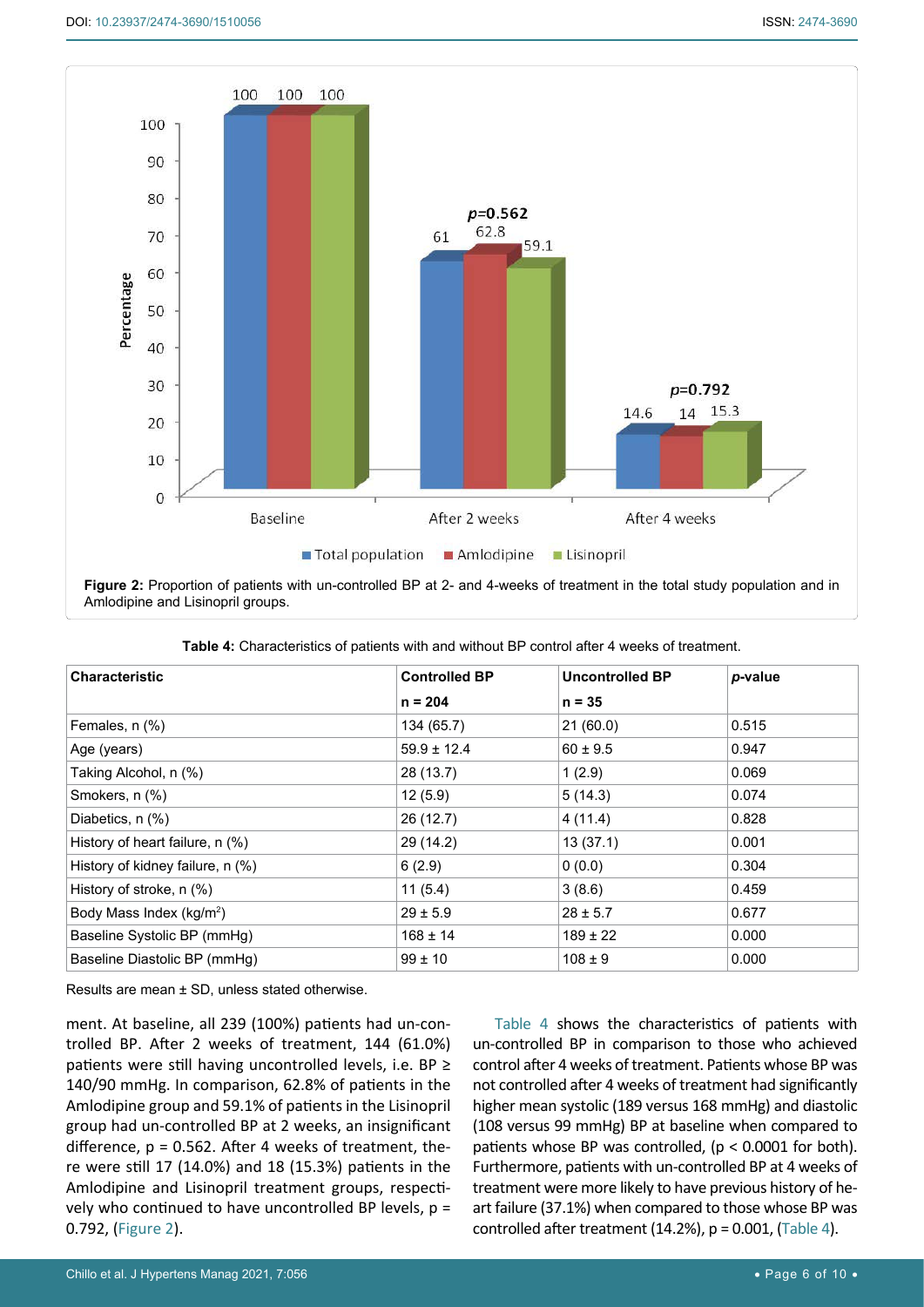<span id="page-6-0"></span>

[Figure 3](#page-6-0) shows the side effects reported in the two treatment groups. In total, 40 (33.9%) patients in the Lisinopril group and 10 (8.3%) in the Amlodipine group reported side effects,  $p < 0.0001$ . Headache was the most frequently experienced side effect in the Amlodipine group (5%), while dry cough was more experienced in the Lisinopril group (16.9%). All side effects were mild and did not cause withdrawal from the study or stopping taking the medications.

#### **Discussion**

This study is among the few [\[15](#page-8-12)[,20](#page-8-25)] to compare the efficacy of commonly prescribed antihypertensives in the sub Saharan Africa region and to the best of our knowledge, the first in Tanzania. As efforts continue to increase the performance to control BP, and within the context of many infectious and poverty-related diseases that demand priority, simple hypertension treatment protocols are highly needed in Tanzania and the sub Saharan Africa region. Our findings are therefore very important and we present a number of interesting observations, adding to the existing knowledge. Firstly, both Amlodipine and Lisinopril in combination with Bendroflumethiazide reduced the mean systolic BP by  $> 40$  mmHg and mean diastolic BP by  $> 22$  mmHg after 4 weeks of treatment, and there was no difference between the two drugs. Secondly, after 4 weeks of treatment both Amlodipine and Lisinopril in combination with Bendroflumethiazide resulted in BP control in > 80% of patients, and thirdly, higher baseline BP levels and pre-existing heart failure are associated with inability to control BP after 4 weeks of treatment.

We found the combination of only small and single doses of Amlodipine or Lisinopril in combination with Bendroflumethiazide to impressively lower the clinic BP in this otherwise unselected native hypertensive black population in sub Saharan Africa. The finding that both these drugs lowered BP in hypertensive patients has been well documented by previous researchers [[11,](#page-8-9)[12,](#page-8-10)[14\]](#page-8-11). Our findings confirm the well-known observation that when combined with a diuretic, the BP lowering effect of both drugs becomes much more pronounced [[21](#page-8-17)[,22](#page-8-18)], even in this all-black hypertensive population. This finding underscores the importance of dual antihypertensives in patients with grade 2 or more hypertension, as recommended by guidelines [\[9](#page-8-7)[,10](#page-8-8)]. The finding that Amlodipine and Lisinopril showed no difference in their efficacy in BP reduction is similar to findings from several studies [[13](#page-8-19),[16\]](#page-8-13), including the large ALLHAT (Antihypertensive and Lipid-Lowering Treatment to Prevent Heart Attack Trial) study which involved > 30,000 hypertensives in North America [[14](#page-8-11)], as well as in a sub analysis that included only black hypertensives in the same cohort [[23\]](#page-8-20). In sub Saharan Africa where majority of patients are black, our findings are clinically important, as several previous studies have reported low efficacy of ACEIs in BP reduction among black hypertensives [[15](#page-8-12),[24](#page-8-21),[25\]](#page-8-22). However, our findings suggest that when the target is to lower the BP, both Lisinopril and Amlodipine in combination with Bendroflumethiazide are similar, at least in the first 4 weeks of treatment. In addition to lowering BP, ACEIs or ARBs are recommended by different treatment guidelines and algorithms such as those for BP control in patients with chronic kidney disease and diabetes [[26](#page-8-23),[27\]](#page-8-24), therefore these drugs are still indicated as first line among hypertensive blacks with such conditions. Although the treatment time was shorter in our study, the resulted mean BP reductions were more than that reported by Ojji, et al. in hypertensive blacks in sub Saharan Africa [[15\]](#page-8-12). The difference is likely due to the fact that they included any patient with uncontrolled hypertension including those with mild hypertension, which could have resulted in less drop of BP, as the higher the baseline BP the more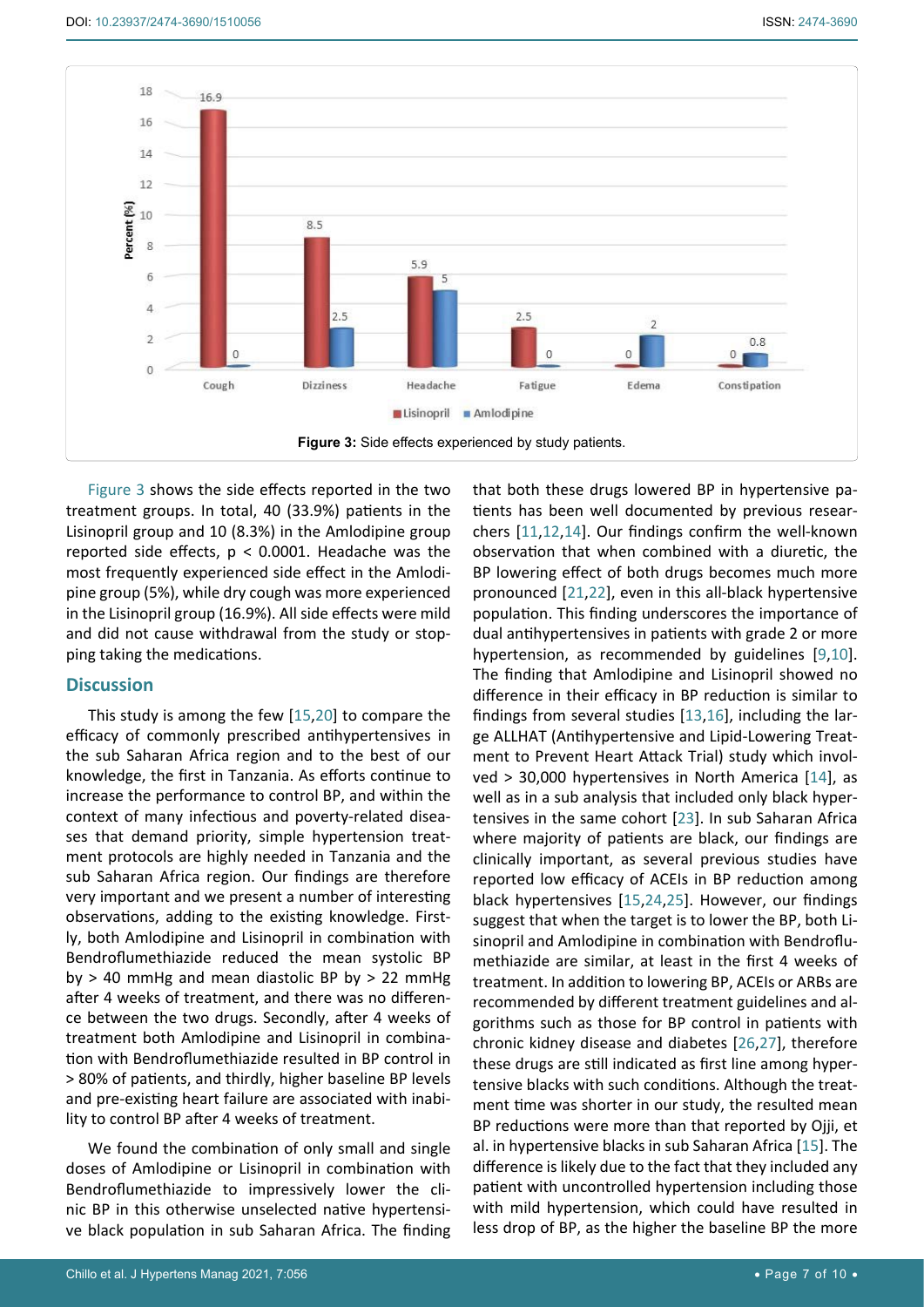One of the major challenges facing hypertension management globally, and particularly in low and middle income countries of sub Saharan Africa is lack of effective and long-term control of BP to prevent complications [[28](#page-9-5)]. We found in this study that majority (> 80%) of previously stage 2 or more hypertensives achieved BP control after a simple, low dose and readily available drug combination. This is clinically very relevant as it means without selection, if any of these regimes is given to patients with hypertension stage 2 or more, > 80% would be controlled at 4 weeks, provided that they regularly take their medications. In public health perspective, ideally BP can be controlled in most people, and improving hypertension treatment can be achieved by existing health systems through the use of inexpensive, once daily medications [\[29](#page-9-6)]. Of note, both Amlodipine and Lisinopril are available as generic medications in Tanzania and each cost around 3 USD for 30-day prescription, while Bendroflumethiazide is the cheapest (3USD per 3-months' prescription) and the first recommended thiazide diuretic in the Tanzania drug list [\[30\]](#page-9-7). The control rate seen in this study is much more than that reported by investigators in the ALLHAT study as well as in the study of Africans in 6 sub Saharan African countries by Ojji, et al. [\[14](#page-8-11),[15](#page-8-12)]. In the ALLHAT study, the control rate was 50% in year 1 and 60% in year 5, with even lesser BP control among black hypertensives in that study [\[14](#page-8-11)]. Although the study by Ojji, et al. had many similarities with ours, BP control after 2 months of treatment was present in around 50% of the patients; less than what was found after 1 month in this study. Several factors including level of co-morbidities could have played a role in the differences seen. The achieved control rate in this study is however very similar to the study by Weinberger, et al. which demonstrated an 80% BP control among mild to moderate hypertensive patients in the US [[31](#page-9-8)]. Due to the high achieved control rate in our study participants, the current findings could be revealing an obscured reason for uncontrolled hypertension in clinics within Tanzania and maybe many other sub Saharan African countries; a reason that is not related to the types or dose of drugs being prescribed, but rather due to lack of consistent and regular medications intake. Further research is needed to understand the underlying reasons for the reported high rates of uncontrolled hypertension in our settings, looking at our health care delivery systems, the prescribers as well as issues to do with patients themselves.

When treating patients with hypertension it is important to note the hard-to-control patients, including identifying patients likely to have resistant hypertension. In our study, patients with pre-existing heart failure and those with baseline severe hypertension were unlikely to be controlled at 4 weeks of treatment. This finding has been reported by previous investigators [\[32](#page-9-0)-[34](#page-9-1)]. In the study by Smith, et al. [[34](#page-9-1)] heart failure and black race had 73% and 63% more likelihood to have resistant hypertension, and patients with resistant hypertension had higher risk of adverse outcomes including all-cause death. In our cohort, it is likely that stepping up the dose of amlodipine and lisinopril would further increase the number of patients that will achieve BP control, as found from previous research [[35](#page-9-2),[36\]](#page-9-3). Of note, there was room to step up both drugs as both were started at low doses. The overall reported side effects seen in this study is slightly higher (20.9%) than that reported by Ojji, et al. (14.6%) [[15\]](#page-8-12), possibly due to the active inquiring for this information on our side. However, unlike in the study by Ojji, et al. there was no any drug discontinuation as a result of side effects in our study patients, indicating mild side effects. Although our prevalence of dry cough of 16.9% is within the reported prevalence in literature [[37\]](#page-9-4), this effect is relatively high and may offset the benefits obtained in lowering BP, since if the cough becomes persistent, lisinopril has to be stopped and changed to an ARB or another drug class.

## **Conclusion**

Both Amlodipine/Bendroflumethiazide (5/5 mg) and Lisinopril/Bendroflumethiazide (5/5 mg) drug combinations are effective in lowering BP to control levels in over 80% of hypertensives in this cohort of native Tanzanian patients with ≥ stage 2 hypertension, and there was an insignificant difference between them. Both drugs can be used in the initial treatment plan when the priority is to reduce one's BP. Further studies are needed to repeat and observe these findings in a longer follow-up, especially in relation to patients' compliance.

## **Limitations**

This study is limited in a number of ways, including that we did not perform laboratory investigations as part of the study and we therefore cannot comment on the effect of the medications on patients' electrolytes, cholesterol or blood glucose levels. Also, the follow-up time was short and we cannot comment on the levels of BP or unwanted effects after 4 weeks of treatment. Although the doses of patients with uncontrolled BP at 4 weeks were increased by the attending Physicians, this was outside the study and we did not include the effect of this dose increase on BP response beyond 4 weeks of treatment.

# **Acknowledgement**

We would like to thank Management and Staff at Temeke, Amana and Mwananyamala Hospitals for their permission, cooperation and assistance in conducting this study. Our sincere appreciation goes to all participants for agreeing to take part in this study.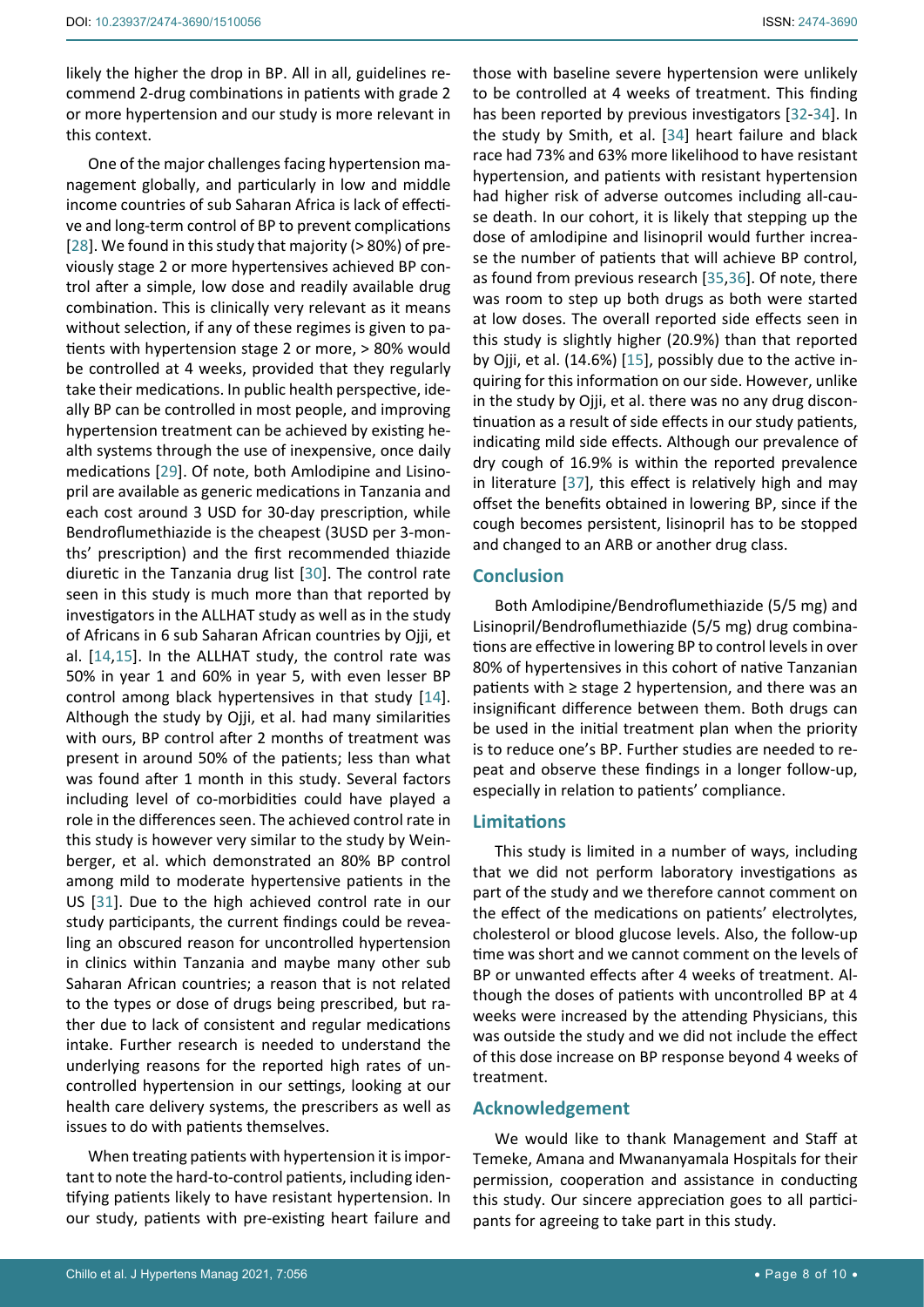## **Author Contributions Statement**

All three authors (RA, PC and AK) conceived and designed the study, and participated in data analysis. RA conducted data collection. All authors participated in developing the manuscript and approved the final version.

## **Availability of Data and Materials**

The datasets used and/or analyzed during the current study are available from the corresponding author on reasonable request.

## **Conflict of Interest Statement**

The authors declare that they have no competing interests.

## **References**

- <span id="page-8-0"></span>1. [Mayige M, Kagaruki G \(2013\) Tanzania STEPS survey re](https://www.who.int/ncds/surveillance/steps/UR_Tanzania_2012_STEPS_Report.pdf)[port.](https://www.who.int/ncds/surveillance/steps/UR_Tanzania_2012_STEPS_Report.pdf)
- <span id="page-8-1"></span>2. [Peck RN, Green E, Mtabaji J, Majinge C, Smart LR, et al.](https://journals.lww.com/jhypertension/Abstract/2013/09000/Hypertension_related_diseases_as_a_common_cause_of.9.aspx)  [\(2013\) Hypertension-related diseases as a common cause](https://journals.lww.com/jhypertension/Abstract/2013/09000/Hypertension_related_diseases_as_a_common_cause_of.9.aspx)  [of hospital mortality in Tanzania: A 3-year prospective stu](https://journals.lww.com/jhypertension/Abstract/2013/09000/Hypertension_related_diseases_as_a_common_cause_of.9.aspx)[dy. Journal of Hypertension 31: 1806-1811.](https://journals.lww.com/jhypertension/Abstract/2013/09000/Hypertension_related_diseases_as_a_common_cause_of.9.aspx)
- <span id="page-8-2"></span>3. [Makubi A, Hage C, Lwakatare J, Kisenge P, Makani J, et al.](https://pubmed.ncbi.nlm.nih.gov/24743164/)  [\(2014\) Contemporary aetiology, clinical characteristics and](https://pubmed.ncbi.nlm.nih.gov/24743164/)  [prognosis of adults with heart failure observed in a tertiary](https://pubmed.ncbi.nlm.nih.gov/24743164/)  [hospital in Tanzania: The prospective Tanzania Heart Fai](https://pubmed.ncbi.nlm.nih.gov/24743164/)[lure \(TaHeF\) study. Heart 100: 1235-1241.](https://pubmed.ncbi.nlm.nih.gov/24743164/)
- <span id="page-8-3"></span>4. [Maginga J, Guerrero M, Koh E, Holm Hansen C, Sheda](https://www.ncbi.nlm.nih.gov/pmc/articles/PMC4757509/)[fa R, et al. \(2016\) Hypertension control and its correlates](https://www.ncbi.nlm.nih.gov/pmc/articles/PMC4757509/)  [among adults attending a hypertension clinic in Tanzania. J](https://www.ncbi.nlm.nih.gov/pmc/articles/PMC4757509/)  [Clin Hypertens \(Greenwich\) 18: 207-216.](https://www.ncbi.nlm.nih.gov/pmc/articles/PMC4757509/)
- <span id="page-8-4"></span>5. [Somji SS, Ruggajo P, Moledina S \(2020\) Adequacy of he](https://www.ncbi.nlm.nih.gov/pmc/articles/PMC7035558/)[modialysis and its associated factors among patients un](https://www.ncbi.nlm.nih.gov/pmc/articles/PMC7035558/)[dergoing chronic hemodialysis in Dar es Salaam, Tanzania.](https://www.ncbi.nlm.nih.gov/pmc/articles/PMC7035558/)  [Int J Nephrol.](https://www.ncbi.nlm.nih.gov/pmc/articles/PMC7035558/)
- 6. [Walker R, Whiting D, Unwin N, Mugusi F, Swai M, et al.](https://www.sciencedirect.com/science/article/pii/S1474442210701447)  [\(2010\) Stroke incidence in rural and urban Tanzania: A pro](https://www.sciencedirect.com/science/article/pii/S1474442210701447)[spective, community-based study. Lancet Neurol 9: 786-](https://www.sciencedirect.com/science/article/pii/S1474442210701447) [792.](https://www.sciencedirect.com/science/article/pii/S1474442210701447)
- <span id="page-8-5"></span>7. [Chillo P, Lwakatare J, Rieck AE, Lutale J, Gerdts E \(2014\)](https://pubmed.ncbi.nlm.nih.gov/23721542/)  [Prevalence and covariates of abnormal left ventricular ge](https://pubmed.ncbi.nlm.nih.gov/23721542/)[ometry in never-treated hypertensive patients in Tanzania.](https://pubmed.ncbi.nlm.nih.gov/23721542/)  [Blood Press 23: 31-38.](https://pubmed.ncbi.nlm.nih.gov/23721542/)
- <span id="page-8-6"></span>8. [Cappuccio FP, Miller MA \(2016\) Cardiovascular disease](https://pubmed.ncbi.nlm.nih.gov/27001886/)  [and hypertension in sub-Saharan Africa: Burden, risk and](https://pubmed.ncbi.nlm.nih.gov/27001886/)  [interventions. Intern Emerg Med 11: 299-305.](https://pubmed.ncbi.nlm.nih.gov/27001886/)
- <span id="page-8-7"></span>9. [Dzudie A, Rayner B, Ojji D, Schutte AE, Twagirumukiza M,](https://pubmed.ncbi.nlm.nih.gov/29042191/)  [et al. \(2018\) Roadmap to Achieve 25% Hypertension Con](https://pubmed.ncbi.nlm.nih.gov/29042191/)[trol in Africa by 2025. Global Heart 13: 45-59.](https://pubmed.ncbi.nlm.nih.gov/29042191/)
- <span id="page-8-8"></span>10. [Williams B, Mancia G, Spiering W, Agabiti Rosei E, Azizi M,](https://academic.oup.com/eurheartj/article/39/33/3021/5079119)  [et al. \(2018\) ESC/ESH Guidelines for the management of](https://academic.oup.com/eurheartj/article/39/33/3021/5079119)  [arterial hypertension: The Task Force for the management](https://academic.oup.com/eurheartj/article/39/33/3021/5079119)  [of arterial hypertension of the European Society of Cardio](https://academic.oup.com/eurheartj/article/39/33/3021/5079119)[logy and the European Society of Hypertension: The task](https://academic.oup.com/eurheartj/article/39/33/3021/5079119)  [force for the management of arterial hypertension of the](https://academic.oup.com/eurheartj/article/39/33/3021/5079119)  [European Society of Cardiology and the European Society](https://academic.oup.com/eurheartj/article/39/33/3021/5079119)  [of Hypertension. European Heart Journal 36: 1953-2041.](https://academic.oup.com/eurheartj/article/39/33/3021/5079119)
- <span id="page-8-9"></span>11. [Jaffe MG, Frieden TR, Campbell NRC, Matsushita K, Appel](https://pubmed.ncbi.nlm.nih.gov/29700951/)  [LJ, et al. \(2018\) Recommended treatment protocols to im](https://pubmed.ncbi.nlm.nih.gov/29700951/)-

[prove management of hypertension globally: A statement](https://pubmed.ncbi.nlm.nih.gov/29700951/)  [by resolve to save lives and the World Hypertension Le](https://pubmed.ncbi.nlm.nih.gov/29700951/)[ague \(WHL\). J Clin Hypertens \(Greenwich\) 20: 829-836.](https://pubmed.ncbi.nlm.nih.gov/29700951/)

- <span id="page-8-10"></span>12. [Naidu MU, Usha PR, Rao TR, Shobha JC \(2000\) Evaluation](https://pmj.bmj.com/content/76/896/350)  [of amlodipine, lisinopril, and a combination in the treatment](https://pmj.bmj.com/content/76/896/350)  [of essential hypertension. Postgrad Med J 76: 350-353.](https://pmj.bmj.com/content/76/896/350)
- <span id="page-8-19"></span>13. [Nissen SE, Tuzcu EM, Libby P, Thompson PD, Ghali M,](https://pubmed.ncbi.nlm.nih.gov/15536108/)  [et al. \(2004\) Effect of antihypertensive agents on cardiova](https://pubmed.ncbi.nlm.nih.gov/15536108/)[scular events in patients with coronary disease and normal](https://pubmed.ncbi.nlm.nih.gov/15536108/)  [blood pressure: The CAMELOT study: A randomized con](https://pubmed.ncbi.nlm.nih.gov/15536108/)[trolled trial. JAMA 292: 2217-2225.](https://pubmed.ncbi.nlm.nih.gov/15536108/)
- <span id="page-8-11"></span>14. [Cushman WC, Ford CE, Einhorn PT, Wright JT Jr., Preston](https://onlinelibrary.wiley.com/doi/full/10.1111/j.1751-7176.2008.00015.x)  [RA, et al. \(2008\) Blood pressure control by drug group in](https://onlinelibrary.wiley.com/doi/full/10.1111/j.1751-7176.2008.00015.x)  [the Antihypertensive and Lipid-Lowering Treatment to Pre](https://onlinelibrary.wiley.com/doi/full/10.1111/j.1751-7176.2008.00015.x)[vent Heart Attack Trial \(ALLHAT\). Journal of Clinical Hyper](https://onlinelibrary.wiley.com/doi/full/10.1111/j.1751-7176.2008.00015.x)[tension 10: 751-760.](https://onlinelibrary.wiley.com/doi/full/10.1111/j.1751-7176.2008.00015.x)
- <span id="page-8-12"></span>15. [Ojji DB, Mayosi B, Francis V, Badri M, Cornelius V, et al.](https://pubmed.ncbi.nlm.nih.gov/30883050/)  [\(2019\) Comparison of dual therapies for lowering blood](https://pubmed.ncbi.nlm.nih.gov/30883050/)  [pressure in black africans. N Engl J Med 380: 2429-2439.](https://pubmed.ncbi.nlm.nih.gov/30883050/)
- <span id="page-8-13"></span>16. [Jatic Z, Skopljak A, Hebibovic S, Sukalo A, Rustempasic](https://pubmed.ncbi.nlm.nih.gov/31391706/)  [E, et al. \(2019\) Effects of different antihypertensive drug](https://pubmed.ncbi.nlm.nih.gov/31391706/)  [combinations on blood pressure and arterial stiffness. Med](https://pubmed.ncbi.nlm.nih.gov/31391706/)  [Arch 73: 157-162.](https://pubmed.ncbi.nlm.nih.gov/31391706/)
- <span id="page-8-14"></span>17. [Walker E, Nowacki AS \(2011\) Understanding equivalence](https://pubmed.ncbi.nlm.nih.gov/20857339/)  [and non inferiority testing. J Gen Intern Med 26: 192-196.](https://pubmed.ncbi.nlm.nih.gov/20857339/)
- <span id="page-8-15"></span>18. [Brewster LM, Seedat YK \(2013\) Why do hypertensive pa](https://www.ncbi.nlm.nih.gov/pmc/articles/PMC3681568/)[tients of African ancestry respond better to calcium blockers](https://www.ncbi.nlm.nih.gov/pmc/articles/PMC3681568/)  [and diuretics than to ACE inhibitors and beta-adrenergic](https://www.ncbi.nlm.nih.gov/pmc/articles/PMC3681568/)  [blockers? A systematic review. BMC Medicine.](https://www.ncbi.nlm.nih.gov/pmc/articles/PMC3681568/)
- <span id="page-8-16"></span>19. [Chan JM, Rimm EB, Colditz GA, Stampfer MJ, Willett WC](https://pubmed.ncbi.nlm.nih.gov/7988316/)  [\(1994\) Obesity, fat distribution, and weight gain as risk fac](https://pubmed.ncbi.nlm.nih.gov/7988316/)[tors for clinical diabetes in men. Diabetes Care 17: 961-](https://pubmed.ncbi.nlm.nih.gov/7988316/) [969.](https://pubmed.ncbi.nlm.nih.gov/7988316/)
- <span id="page-8-25"></span>20. [Seeley A, Prynn J, Perera R, Street R, Davis D, et al. \(2020\)](https://www.x-mol.com/paper/1243638971462631424)  [Pharmacotherapy for hypertension in Sub-Saharan Africa:](https://www.x-mol.com/paper/1243638971462631424)  [A systematic review and network meta-analysis. BMC Me](https://www.x-mol.com/paper/1243638971462631424)[dicine 18: 75.](https://www.x-mol.com/paper/1243638971462631424)
- <span id="page-8-17"></span>21. [Feldman RD, Zou GY, Vandervoort MK, Wong CJ, Nelson](https://pubmed.ncbi.nlm.nih.gov/19237683/)  [SA, et al. \(2009\) A simplified approach to the treatment of](https://pubmed.ncbi.nlm.nih.gov/19237683/)  [uncomplicated hypertension: A cluster randomized, con](https://pubmed.ncbi.nlm.nih.gov/19237683/)[trolled trial. Hypertension 53: 646-653.](https://pubmed.ncbi.nlm.nih.gov/19237683/)
- <span id="page-8-18"></span>22. [Gradman AH, Basile JN, Carter BL, Bakris GL, Materson](https://pubmed.ncbi.nlm.nih.gov/20374950/)  [BJ, et al. \(2010\) Combination therapy in hypertension. J Am](https://pubmed.ncbi.nlm.nih.gov/20374950/)  [Soc Hypertens 4: 90-98.](https://pubmed.ncbi.nlm.nih.gov/20374950/)
- <span id="page-8-20"></span>23. [Do AN, Lynch AI, Claas SA, Boerwinkle E, Davis BR, et](https://pubmed.ncbi.nlm.nih.gov/26791477/)  [al. \(2016\) The effects of genes implicated in cardiovascular](https://pubmed.ncbi.nlm.nih.gov/26791477/)  [disease on blood pressure response to treatment among](https://pubmed.ncbi.nlm.nih.gov/26791477/)  [treatment-naive hypertensive African Americans in the](https://pubmed.ncbi.nlm.nih.gov/26791477/)  [GenHAT study. J Hum Hypertens 30: 549-554.](https://pubmed.ncbi.nlm.nih.gov/26791477/)
- <span id="page-8-21"></span>24. [Sareli P, Radevski IV, Valtchanova ZP, Libhaber E, Candy](https://jamanetwork.com/journals/jamainternalmedicine/fullarticle/647866)  [GP, et al. \(2001\) Efficacy of different drug classes used to](https://jamanetwork.com/journals/jamainternalmedicine/fullarticle/647866)  [initiate antihypertensive treatment in black subjects: Re](https://jamanetwork.com/journals/jamainternalmedicine/fullarticle/647866)[sults of a randomized trial in Johannesburg, South Africa.](https://jamanetwork.com/journals/jamainternalmedicine/fullarticle/647866)  [JAMA Internal medicine 161: 965-971.](https://jamanetwork.com/journals/jamainternalmedicine/fullarticle/647866)
- <span id="page-8-22"></span>25. [Helmer A, Slater N, Smithgall S \(2018\) A Review of ACE](https://pubmed.ncbi.nlm.nih.gov/29808707/)  [inhibitors and ARBs in black patients with hypertension.](https://pubmed.ncbi.nlm.nih.gov/29808707/)  [Ann Pharmacother 52: 1143-1151.](https://pubmed.ncbi.nlm.nih.gov/29808707/)
- <span id="page-8-23"></span>26. [American Diabetes A \(2013\) Standards of medical care in](https://care.diabetesjournals.org/content/36/Supplement_1/S11)  [diabetes--2013. Diabetes care 36 Suppl 1: S11-S66.](https://care.diabetesjournals.org/content/36/Supplement_1/S11)
- <span id="page-8-24"></span>27. [Verbeke F, Lindley E, Van Bortel L, Vanholder R, London](https://pubmed.ncbi.nlm.nih.gov/24071661/)  [G, et al. \(2014\) A European Renal Best Practice \(ERBP\)](https://pubmed.ncbi.nlm.nih.gov/24071661/)  [position statement on the Kidney Disease: Improving Glo](https://pubmed.ncbi.nlm.nih.gov/24071661/)-